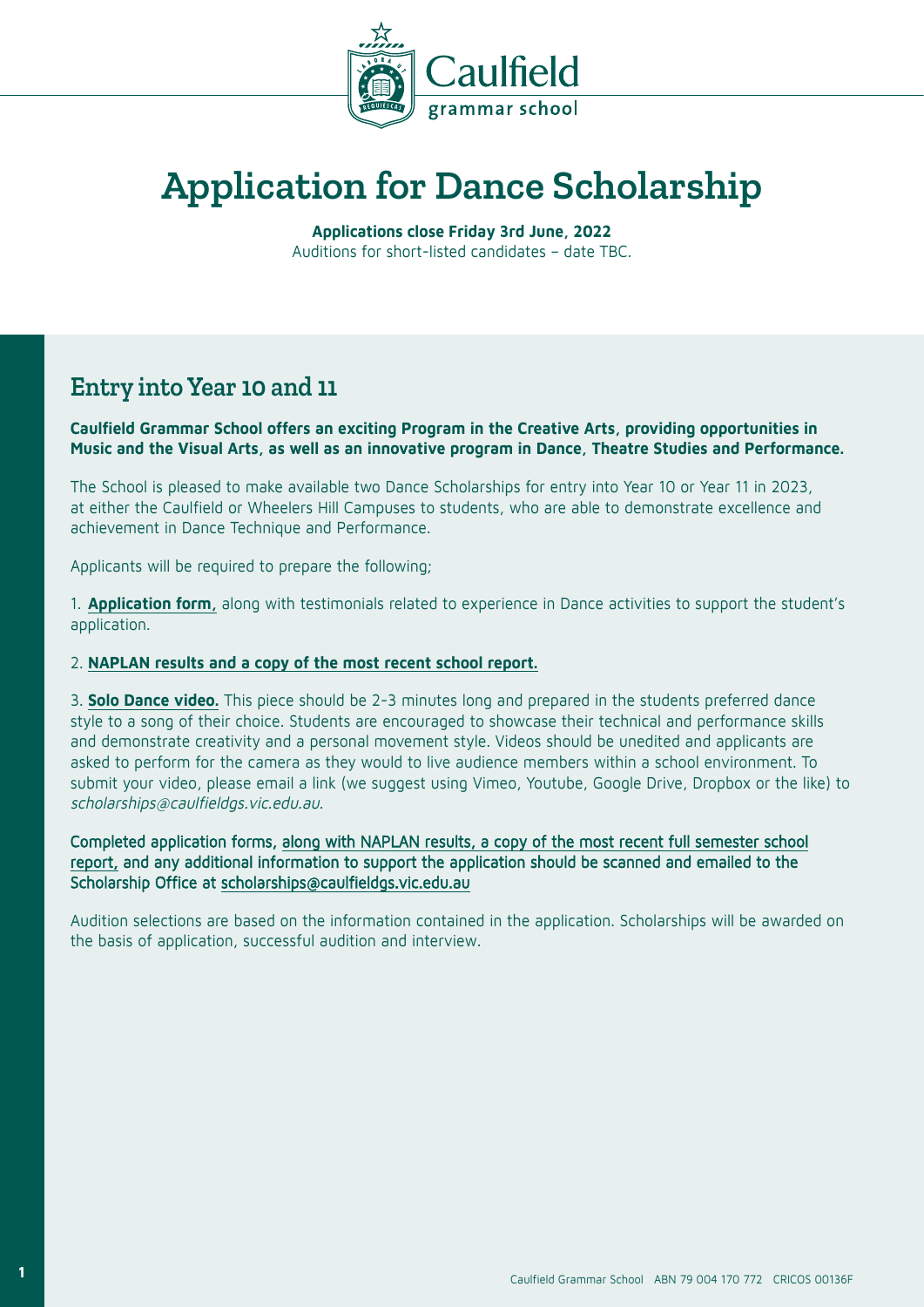

## **Information for Parents/Guardians regarding Scholarship Applications**

Please read the following documents (links are available on the CGS Scholarship page https://www.caulfieldgs. vic.edu.au/scholarships) before completing an application:

- **Terms and Conditions (Domestic Students)**
- **Privacy Policy**

#### ■ **NOTE**

Personal information collected by CGS during the scholarship application and enrolment process is collected for the primary purpose of considering the application for admission to CGS, and if successful, the provision of one or more CGS functions and activities or related secondary purpose as set out in our Privacy Policy. If you choose not to provide the information requested, it may not be possible for CGS to consider the scholarship application or enrolment. You can access the information you provide to CGS or contact us to lodge a complaint at CGSPrivacyOfficer@caulfieldgs.vic.edu.au. This privacy collection statement should be read in conjunction with the Privacy Policy.

#### ■ **DECLARATIONS**

- I have read and understand the Terms and Conditions of Enrolment (link above) and agree to abide by these terms and any regulations or policies in force at Caulfield Grammar School.
- I certify that the information I have provided herein is true and correct.
- All information collected on this application will be used and stored in accordance with the Privacy Policy. I have read and agree to the Privacy Policy (link above).

#### ■ **Parent/guardian 1**

| Name                      | Signature | Date |
|---------------------------|-----------|------|
|                           |           |      |
|                           |           |      |
| Relationship to Applicant |           |      |
|                           |           |      |
| Parent/guardian 2         |           |      |
| Name                      | Signature | Date |

| Tingule i                 | signatore | l nare |
|---------------------------|-----------|--------|
|                           |           |        |
|                           |           |        |
| Relationship to Applicant |           |        |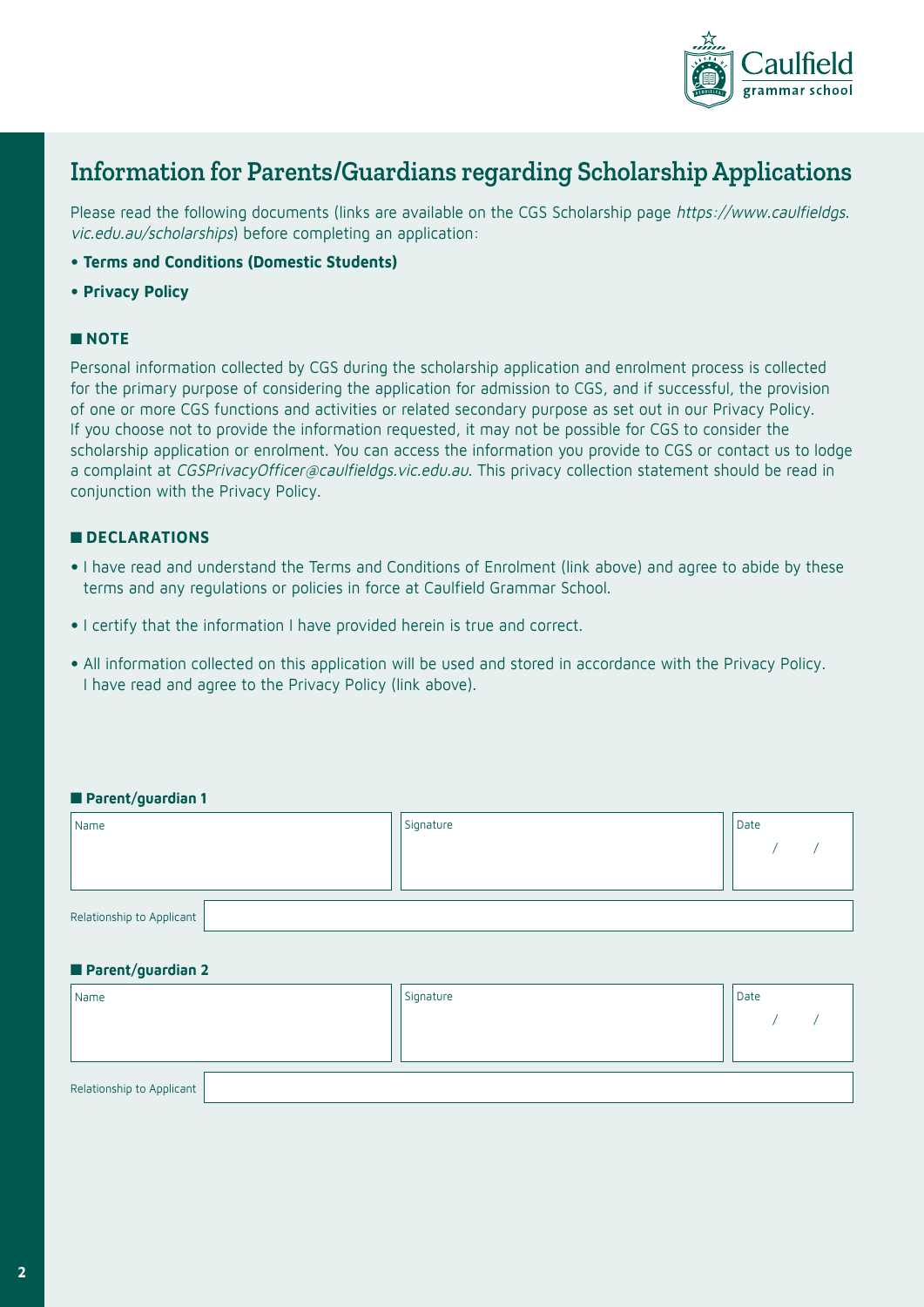

## **Personal particulars**

**To be completed by student applicant (NOT by a parent/guardian) in their own handwriting.**

| Campus for which you are applying Caulfield Wheelers Hill |  |  | Boarding at Caulfield Campus Year level in 2023 |  |
|-----------------------------------------------------------|--|--|-------------------------------------------------|--|
|                                                           |  |  |                                                 |  |

#### ■ **Applicant's details:**

| Family name      |                |  |
|------------------|----------------|--|
| Given name/s     |                |  |
| Date of birth    | Female<br>Male |  |
| Current school   |                |  |
| Home address     |                |  |
|                  |                |  |
| Phone            | Email          |  |
| Name of siblings | Age            |  |
|                  | Age            |  |
|                  | Age            |  |

#### ■ **Parents/guardians details:**

| Full name of mother     |  |                  |  | Mrs/Ms/Dr/Other    |  |
|-------------------------|--|------------------|--|--------------------|--|
| Full name of father     |  | Mr/Dr/Other      |  |                    |  |
| Full name of quardian 1 |  |                  |  | Mr/Mrs/Ms/Dr/Other |  |
| Full name of quardian 2 |  |                  |  | Mr/Mrs/Ms/Dr/Other |  |
| Phone mother            |  | Email mother     |  |                    |  |
| Phone father            |  | Email father     |  |                    |  |
| Phone guardian 1        |  | Email guardian 1 |  |                    |  |
| Phone guardian 2        |  | Email guardian 2 |  |                    |  |

## **Academic**

What are your best subjects at school?

What has been your rank in your class this year? (If you do not know exactly, say "about...")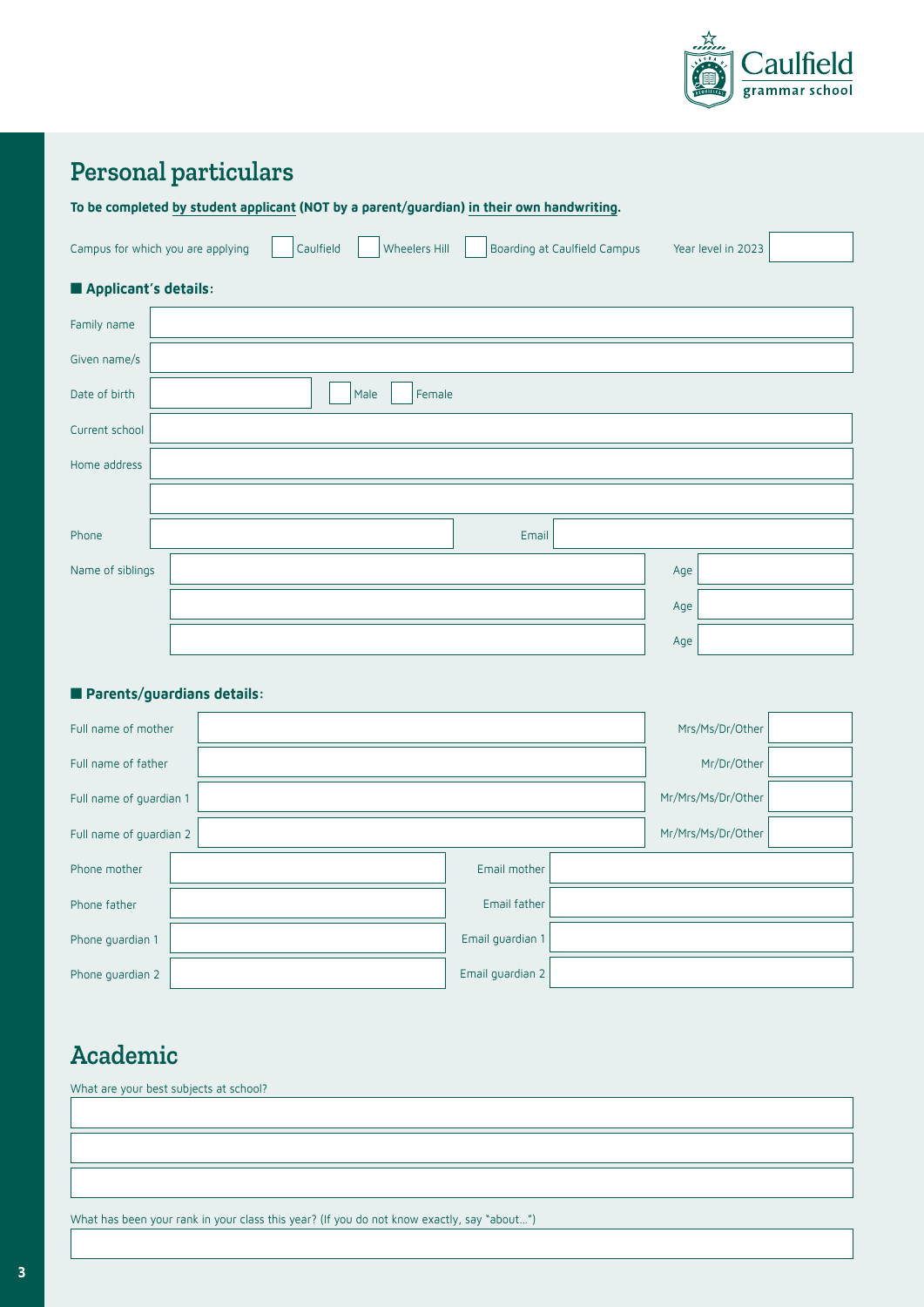

List your subjects and marks/grades from your most recent school report:

| Subject | Mark / Grade |
|---------|--------------|
|         |              |
|         |              |
|         |              |
|         |              |
|         |              |
|         |              |

#### Applicant's career ambitions

### **Dance Involvement**

Describe your involvement in Dance Training and Performance:

At school, e.g. Dance Classes/Courses, Involvement in productions/Backstage work:

Recent professional dance performances attended?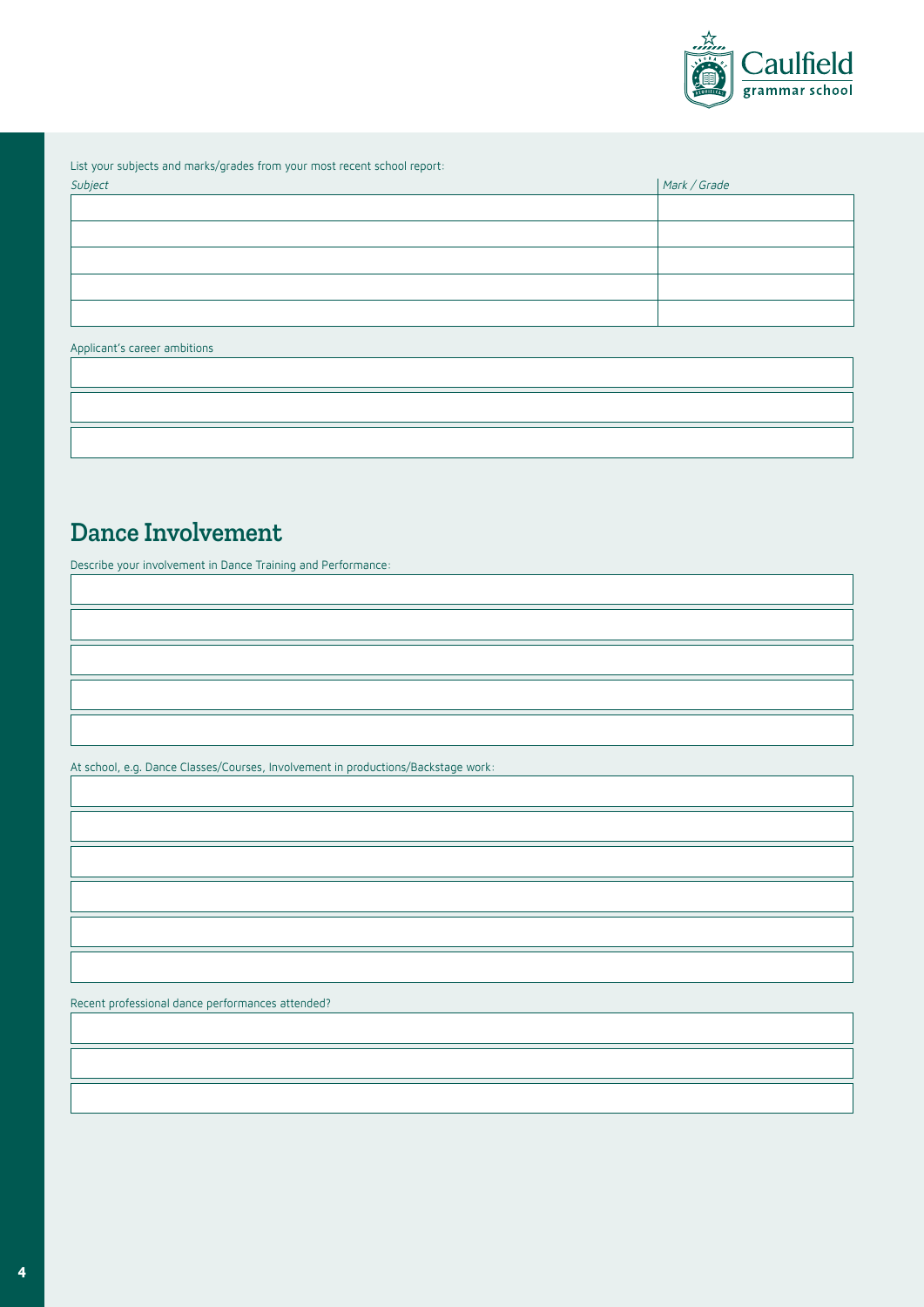

## **Other Areas**

Do you do much reading? If so what kind of books interest you most?

Which sports/hobbies do you enjoy?

Have you been in any teams or activity groups at school? Please specify details:

Have you been in any club or activity groups outside of school? Please specify details:

## **Awards**

Please detail any special achievements, e.g. awards, trophies, certificates, examination levels obtained.

## **General**

Does your family currently, or have they previously had any connection with Caulfield Grammar School? | Yes | No

If yes, please indicate:

Outline any other considerations which you may feel to be of importance in supporting your application: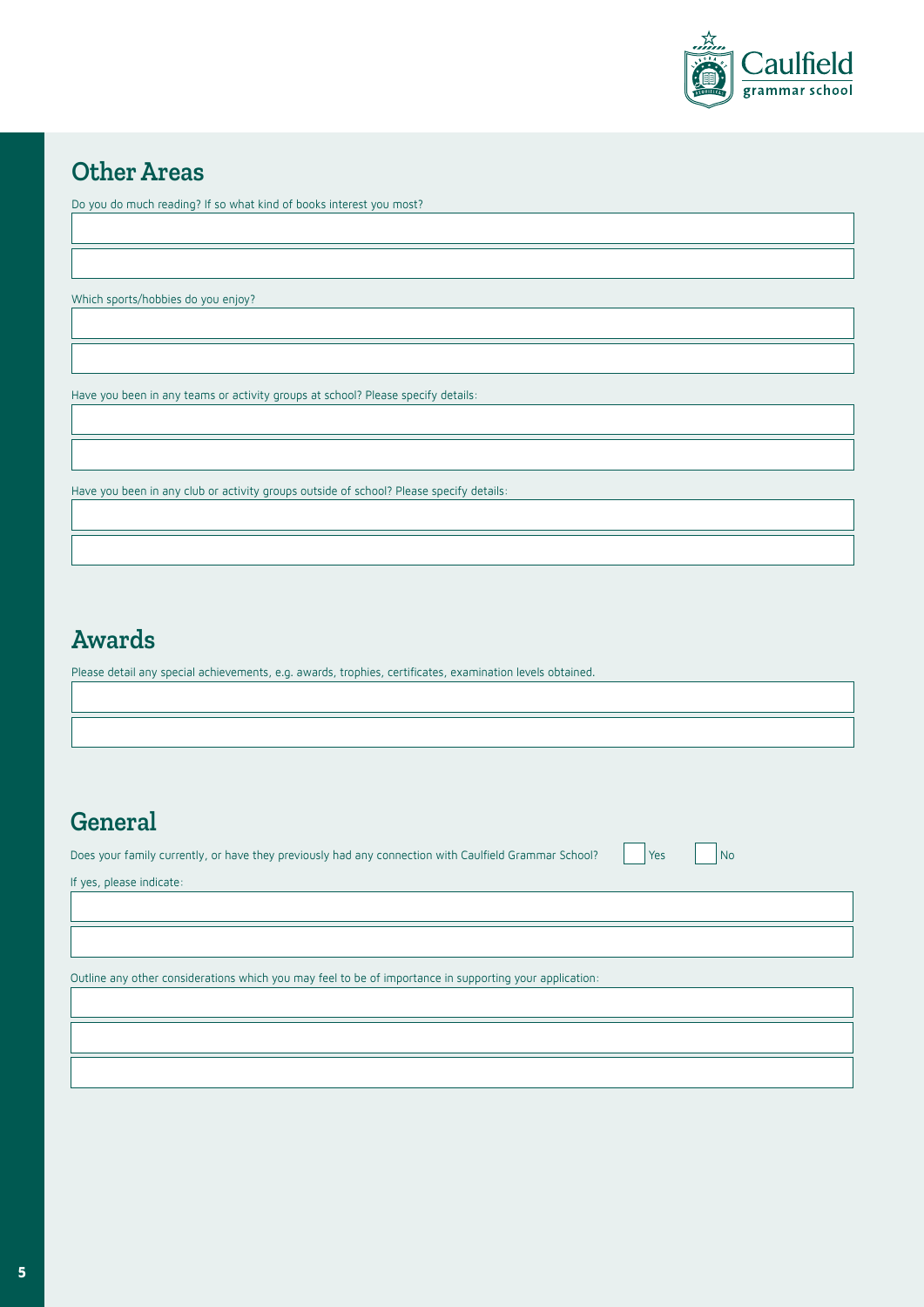

Please write a short statement (in your own handwriting) of up to 200 words outlining your reasons for applying for the Dance Scholarship. This should include reference to particular strengths in dance and how this would benefit Caulfield Grammar School. Attach copies of any other supporting details which would be of interest to the Selection Committee.

Which 1½ - 2 minute audition piece have you prepared, e.g. style etc. (Students will perform this solo and must be self-choreographed.)

Signature **Date of the State of the State of the State of the State of the State of the Date of the Date of the D**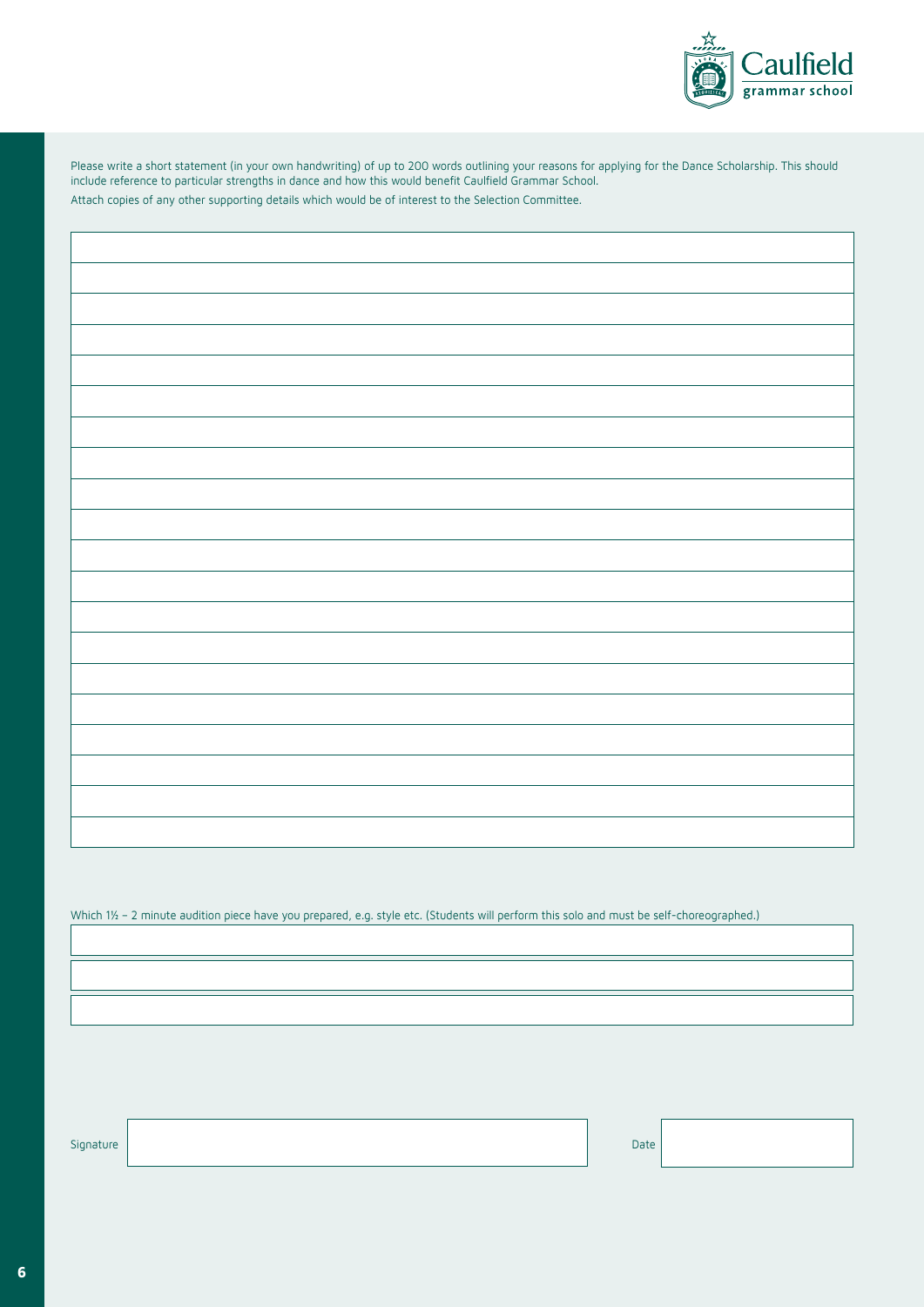

## **Academic Reference in support of Dance Scholarship**

Dear Sir/Madam,

The student whose name appears below is applying for a Dance Scholarship for admission into Caulfield Grammar School in Year 10 or 11. These scholarships will be awarded to students who are able to demonstrate excellence and achievement in Dance and fields of endeavour related to school life.

The applicant would appreciate your support for their submission and would be appreciative if you could provide information under the areas listed.

This form may be returned to the applicant or may be emailed directly to the Scholarship Office at **scholarships@caulfieldgs.vic.edu.au**

Thank you for your assistance.

Manager Scholarship Program

Applicant's name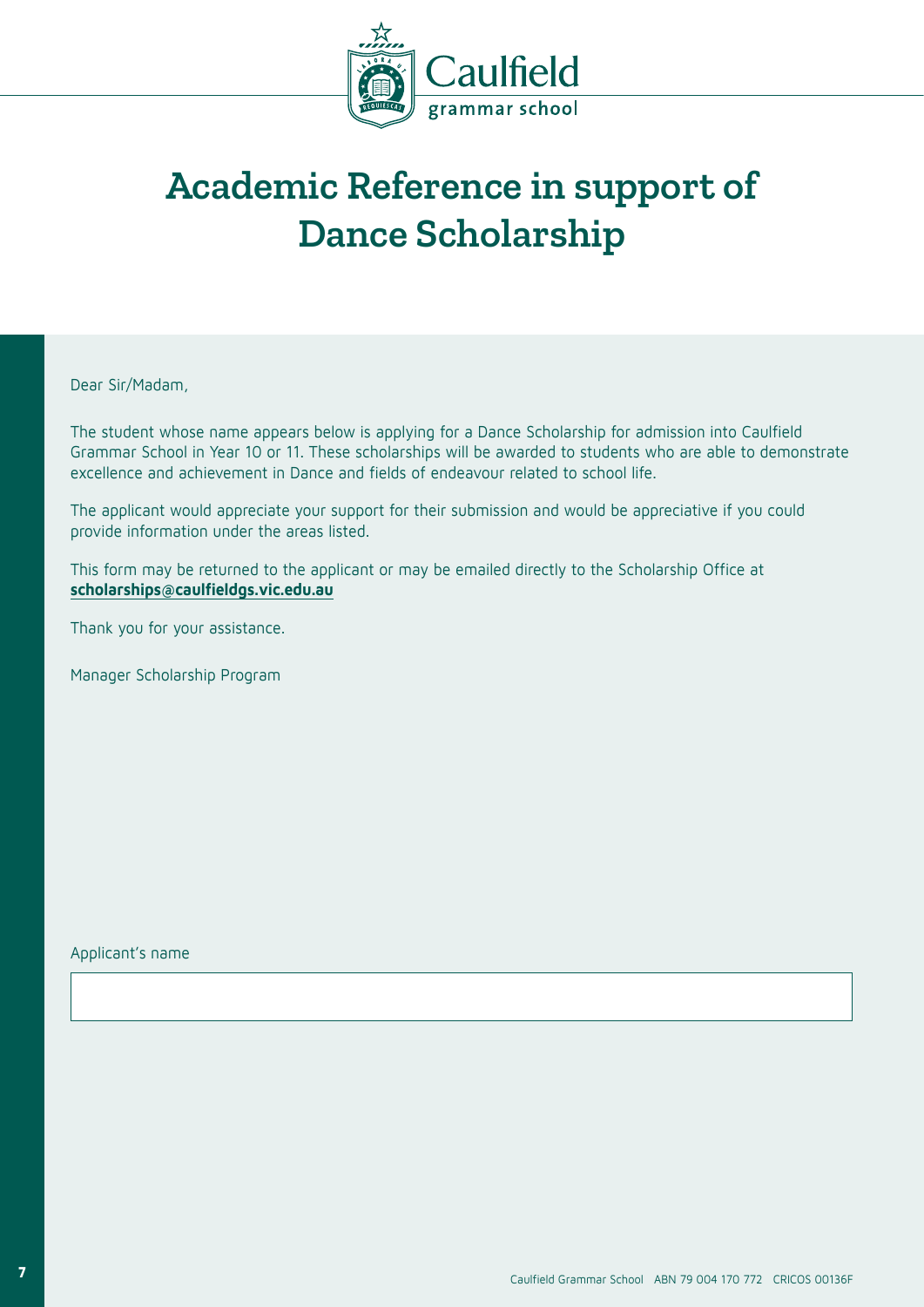

Academic progress:

Perceived academic potential:

Demeanour, work habits and attitude to learning:

Personal characteristics:

Qualities of leadership:

Other areas you may care to comment upon (e.g. student's interests and involvement):

| Signature | Date |  |
|-----------|------|--|
| Name      |      |  |
| Position  | Tel. |  |
| Address   |      |  |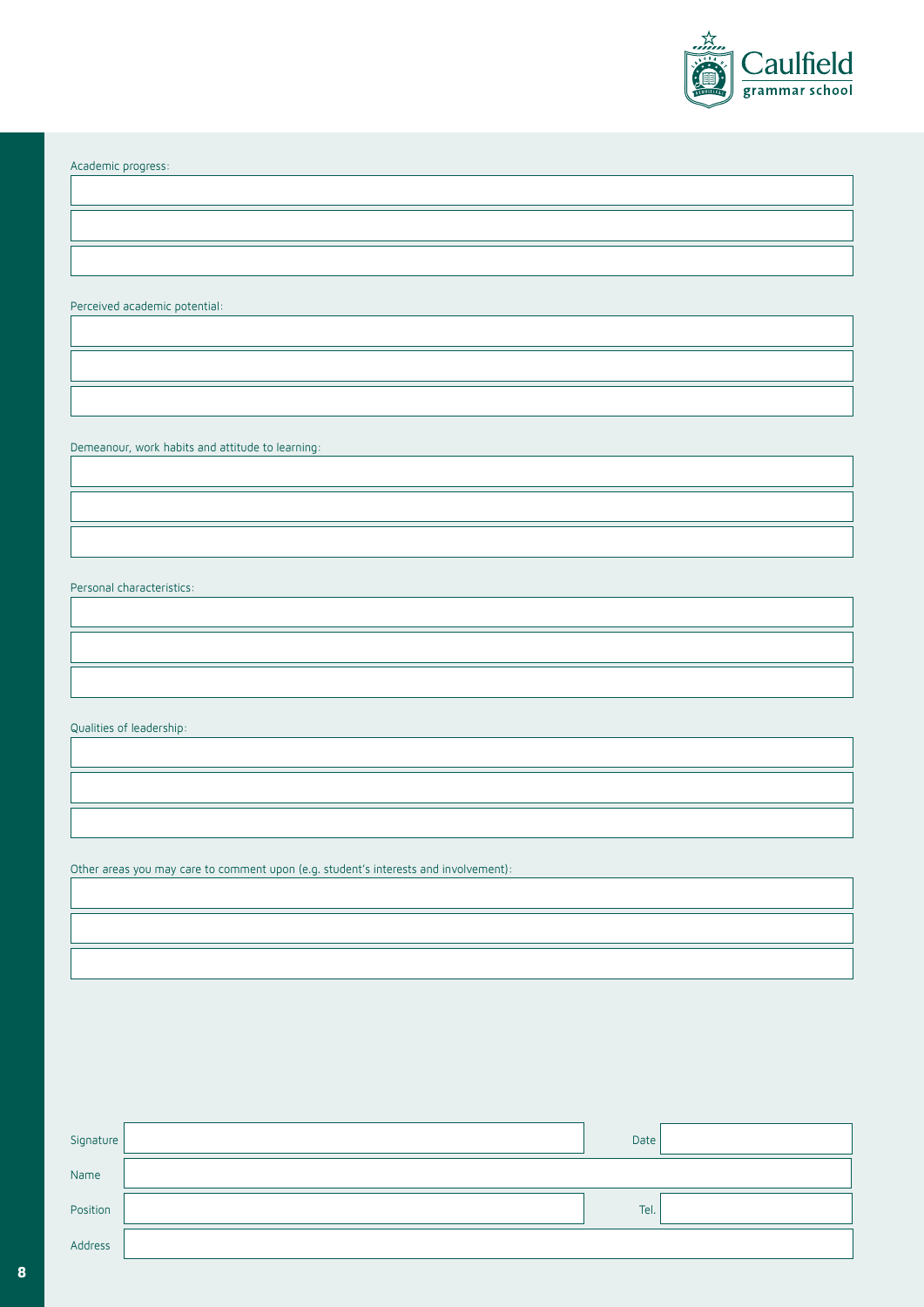

# **Personal Reference in support of Dance Scholarship**

Dear Sir/Madam,

The student whose name appears below is applying for a Dance Scholarship for admission into Caulfield Grammar School in Year 10 or 11. These scholarships will be awarded to students who are able to demonstrate excellence and achievement in Dance and fields of endeavour related to school life.

The applicant would appreciate your support for their submission and would be appreciative if you could provide information under the areas listed.

This form may be returned to the applicant or may be emailed directly to the Scholarship Office at **scholarships@caulfieldgs.vic.edu.au**

Thank you for your assistance.

Manager Scholarship Program

Applicant's name